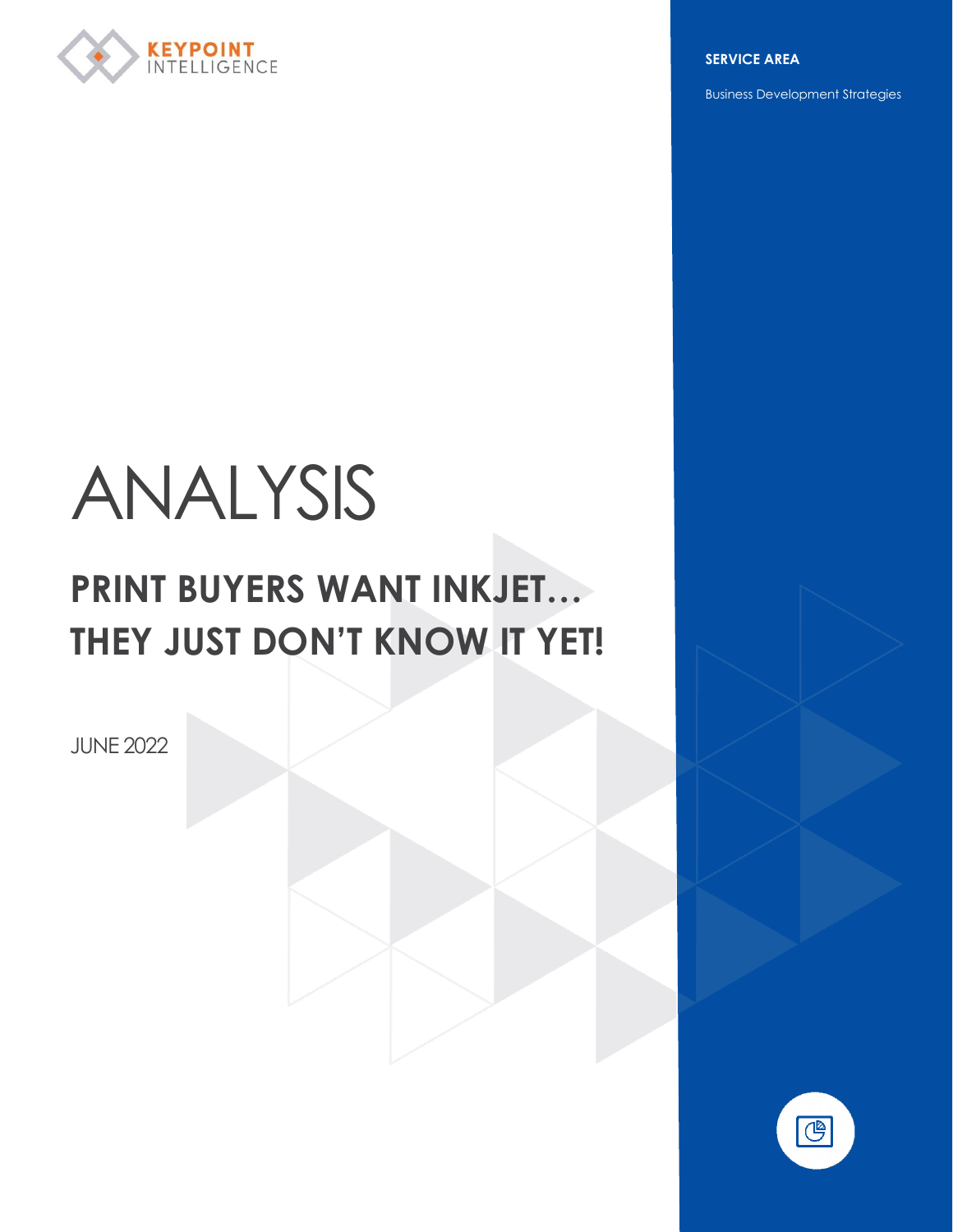# **Table of Contents**

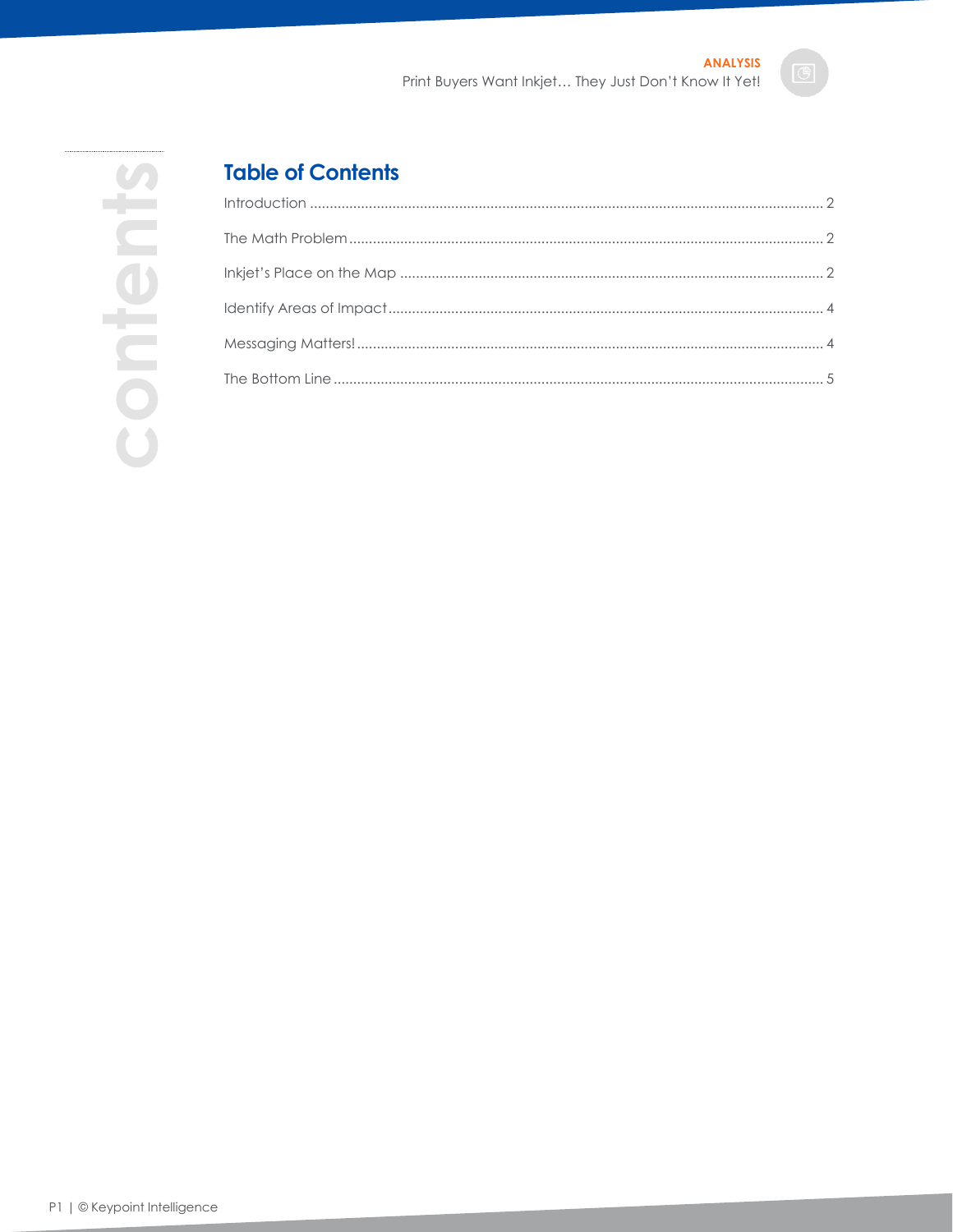#### <span id="page-2-0"></span>**Introduction**

There are approximately 5,300 print buyers in the US listed on LinkedIn and over 8,800 on a global basis. When you look at their profiles, a common thread runs through their qualifications. These print buyers typically:

- Manage complex projects on time and within budget
- Are skilled at improving overall efficiency and productivity
- Are responsible for organizational consistency to meet or exceed company goals
- Demonstrate a thorough understanding of marketing trends
- Oversee company infrastructure improvements to drive standardization

It can be expected that these print buyers have a good understanding of today's inkjet technologies and the value proposition they deliver. It's their inherent responsibility to improve efficiencies, increase productivity, maintain consistency, and stay up to date with marketing trends. If that's not enough, they must also deliver projects on time and within budget. These requirements align directly with the value proposition that inkjet technology offers. Nevertheless, even the most astute and well-informed print buyers might not correlate their needs to today's inkjet print solutions. This is particularly true if their current print provider is without an inkjet solution or if they haven't considered inkjet for their printing needs in the past year or two. If either is true, it's very likely they can't fully appreciate all the things that inkjet can deliver today. Inkjet technology is truly changing the way that we print. This document explores how print service providers (PSPs) can help their customers and prospects realize the value of inkjet for their communication needs.

#### <span id="page-2-1"></span>**The Math Problem**

Reaching out to LinkedIn's list of 5,300 identified print buyers to share the good news about inkjet print opportunities might be a great way to get the ball rolling. At the same time, however, a much larger group of people can benefit once they understand the value that inkjet print delivers. According to the [NAICS Association,](https://www.naics.com/business-lists/counts-by-company-size/) there were over 4.3 million companies in the United States with 10+ employees as of February 2022. The contrast between intentional print buyers and businesses that buy print is vast, to say the least. The significance of this observation suggests that some buyers of print are likely holding very different job titles. They probably don't have the training or time to determine the advantages of one print technology over the other.

#### <span id="page-2-2"></span>**Inkjet's Place on the Map**

In today's hyper-competitive world, businesses must interact with their customers on an individual basis. In addition, customers want the brands that they do business with to make them feel valued. Consumers expect companies to take the time to get to know them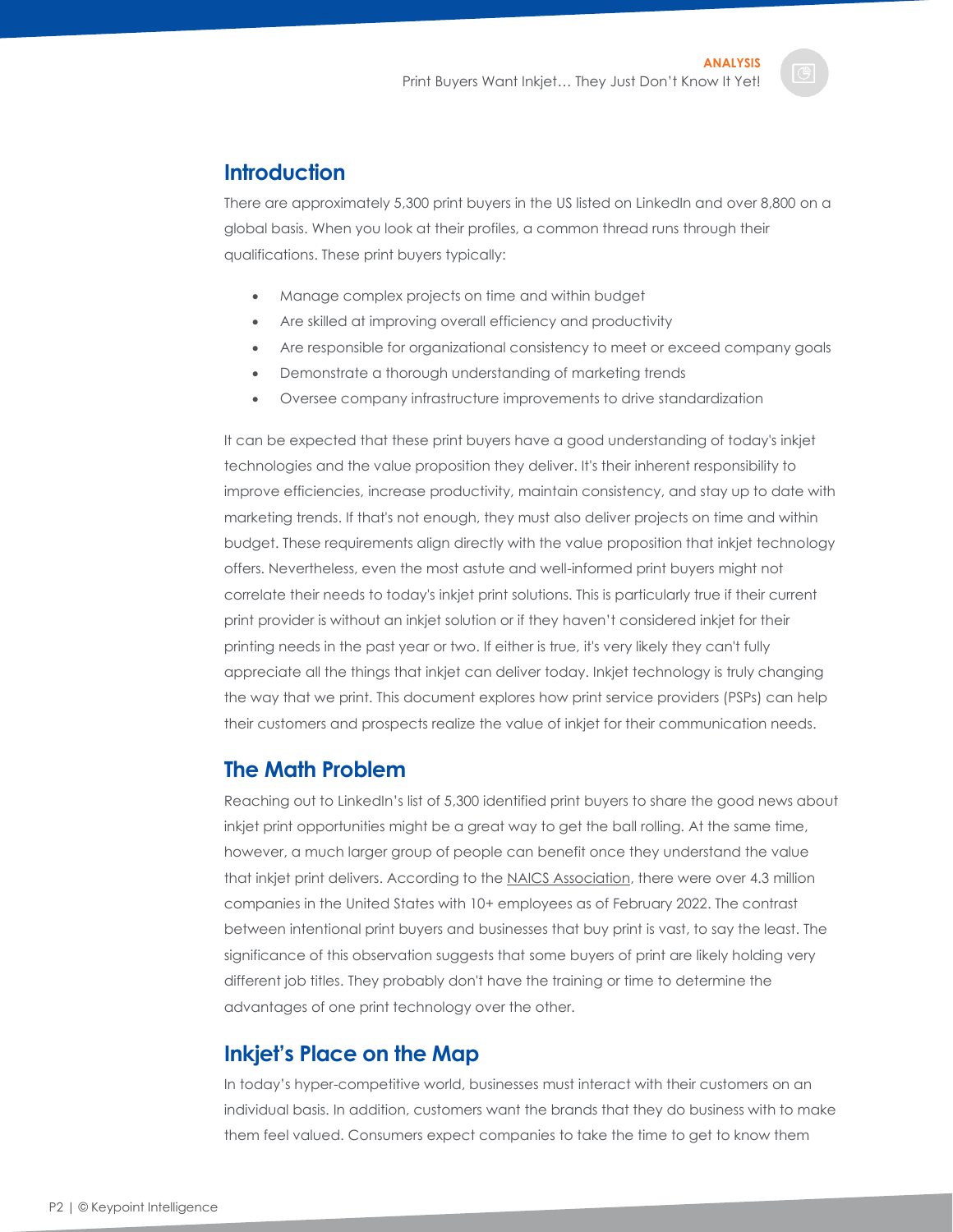and then communicate that knowledge by treating them as unique individuals. In support of this, enterprises of all sizes seem to understand the importance of customer journey mapping. According to recent research from Keypoint Intelligence, the majority of enterprises are managing the customer experience with journey mapping technology.





Source: *Annual State of Transactional Communications Survey*; Keypoint Intelligence 2021

Customer journey mapping isn't new. In fact, it was first introduced by OxfordSM (now Oxford Corporate Consultants) in 1998 to design its service offerings. In addition to serving as a competitive advantage, knowing when and how customers interact with a brand can support the most pressing ideals of today's customers. Some of these include timely communication and response, effective and personalized marketing, and the simplicity or ease of engaging with a brand.

If you don't understand how this information correlates to inkjet print solutions, don't worry… we'll get there! In the meantime, keep in mind that a well-executed customer journey map points to when and where specific content should be used to enhance the customer experience. This content must be current and relevant on an individual level.

Going back to the many buyers of print that don't specifically categorize themselves as print buyers, it's likely that they play a role in one or more junctures of the customer journey. Often, they'll have a well-defined position that demands other disciplines. Simply put, this means that "they don't know what they don't know."

For those that set out to acquire print, many decisions must be made. These might involve paper type, the size of the finished product, the number of units, and the time from order to delivery. Some of these buyers may not be able to see how print can address their need for content to support the customer journey. They might not understand how personalized messages can capture the hearts and minds of their current customers, strengthening the business/customer bond and increasing loyalty. It could be that these potential buyers of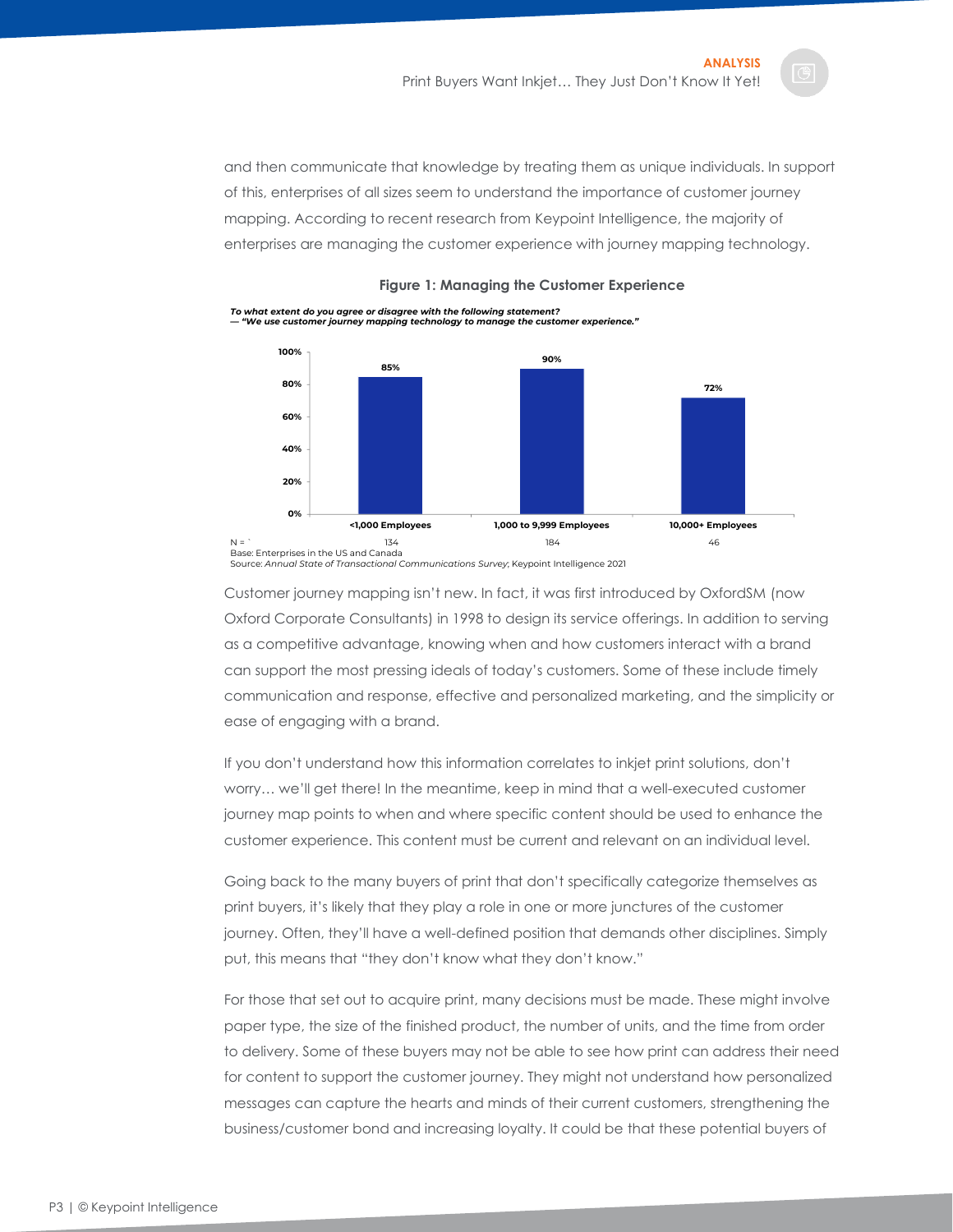print believe producing print takes too long and inhibits their time to market, so they've shifted their funds to online messaging. To put this another way, they don't recognize the options available in today's market because they don't live and breathe print. Therefore, you can't fault them for not fully understanding something that they might not even think to ask about.

### <span id="page-4-0"></span>**Identify Areas of Impact**

Many potential buyers of print don't know that inkjet page volumes continue to grow. According to Keypoint Intelligence's most recent forecast data, inkjet print volumes are expected to achieve a CAGR of 11% between 2020 and 2025.



Source: *Global Production Printing & Copying Market Forecast: 2020-2025*; Keypoint Intelligence 2021 *Note: Forecasted volumes do not include eligible offset pages.*

Indeed, the drivers behind the upward trend in inkjet volume can be attributed to technological advancements that enable high-quality and high-speed color printing while offering strong cost metrics. For some, this data alone may be enough to take notice of the growth and consider how inkjet can affect the way they use print. Unfortunately, many buyers of print are void of the time.

## <span id="page-4-1"></span>**Messaging Matters!**

Leading PSPs recognize why it's essential to help their customers understand the cause behind the trends and why they need to take note. In doing so, they open the door to better conversations about the purpose of customer communications, and it presents an opportunity to explore solutions that might not be otherwise considered. Likewise, best-inclass print providers know it's important to center their conversations on the value the buyer will gain rather than the benefits of the technology.

When it comes to guiding your customers and prospects on getting the most from their print communication budgets, the conversation must center on the value that is delivered and not the function of the technology. Specific to the customer journey map and delivering effective content along the way, here are a few considerations: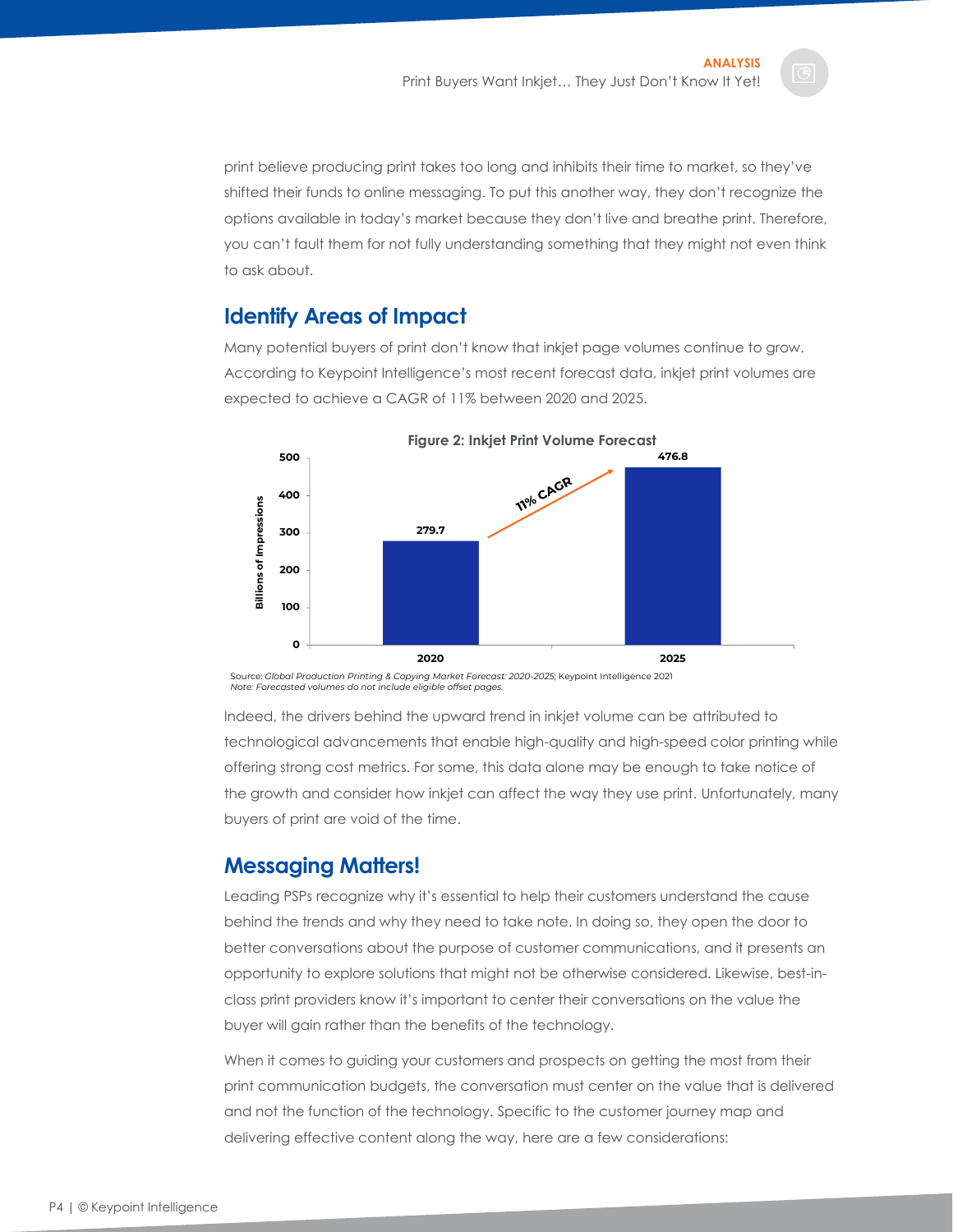- If you merely suggest that inkjet makes it possible to cost-effectively add full color to a black & white document, you aren't communicating value—you're simply stating a benefit. In this case, the value of inkjet lies in the opportunity to provide messaging that is easier to read and retain while improving brand perception.
- Asking about run lengths and describing how inkjet offers a more affordable solution for a prospect's needs is not value. Instead, you should consider identifying applications with an expiration date and then offering a solution to avoid costly mistakes and reduce waste by printing only what's needed today.
- It may be true that variable data print is the way of the future and inkjet technology is well-equipped to produce it, but again, this is not value. If you want to deliver value, quantify how enhanced customer communications can deliver higher call-to-action rates.

Narrow discussions that only center on technology won't do justice to the impact that inkjet can have on today's communication trends. Buyers of print are tuned into business results, so PSPs must align their conversations with these results in mind.

#### <span id="page-5-0"></span>**The Bottom Line**

All print buyers—regardless of whether they categorize themselves as such—understand the components or steps that are required to acquire print. As a PSP, the path that you must take to sell to them can be influenced by many factors, including competing projects, paradigms that might have been established years ago, and the speed of business. Does your prospect simply go with the flow, or are they constantly seeking new and innovative ways to deliver critical communications? The answer to this question might change based on the types of questions that you ask. For today's PSPs, the opportunity lies in understanding how business gets done in today's ever evolving and increasingly complex communication world.

**opinion**